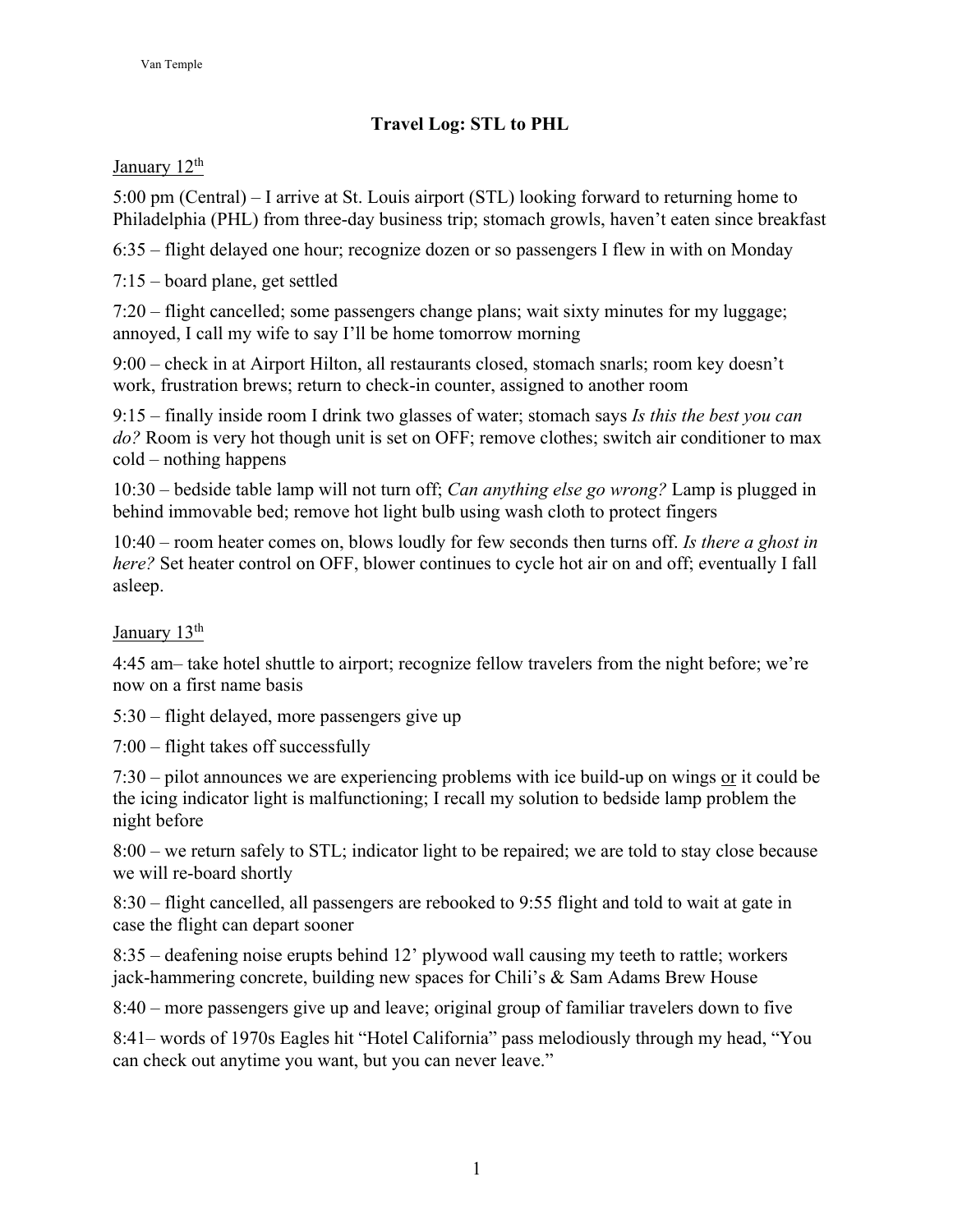8:49 – finish reading USA Today cover-to-cover; three-sentence update on bottom p.12 reads: Bush administration has given up looking for weapons of mass destruction. War fully justified anyway because Saddam had intent to obtain.

8:50 – I recall countless hours spent protesting against the buildup to war, calls to Congress and the Bush administration; once again the Quaker slogan *War Is Not The Answer* proves wise

9:30 – flight delayed to 10:45 due to heavy fog at PHL

9:31 – learn from airline personnel that no planes from STL have landed in PHL so far today; my spirit sinks to bottom of the Mariana Trench

9:35 – leave message on home phone saying I'm still delayed; concerned about missing my adult son's birthday visit later that afternoon

10:00 – light snowfall at STL, my new home away from home

10:05 – frank conversation with Air Force pilot trainer my age; he believes U.S. mission in Iraq is foolhardy, job of pilot much safer than foot soldier

10:30 – replacement flight crew arrives

11:00 – board plane; good news from our fresh pilot – landing slot in PHL has been moved up so we can leave as soon as we get through de-icing process

11:25 – loud banging sound on side of plane; flight attendant is calm; I am concerned

11:35 – plane takes off for PHL in heavy snowfall; I fall asleep

11:45 – pilot announces, "Problem with AC system. While it poses no safety problem, it prevents the plane from ascending to cruising altitude, therefore we do not have enough fuel to reach Philadelphia. We are returning to St. Louis for repairs."

11:46 – I tell flight attendant this is our second return to STL this morning; she's never heard of two-in-a-row in nine years of flying

11:48 – optimism about getting home today descends to lowest point yet; *Are my fellow travelers star-crossed? Could it be me?* 

11:55 – airplane approaches STL again; three inches of snow accumulation on runways

12:00 noon – we land safely and are told to deplane but stay at the gate, repairs will be quick and we will reboard

12:30 pm – two airplane mechanics exit the jetway shaking heads NO; airplane towed away for serious work; three male passengers wander off to airport bar

12:45 – airport announcement of another flight leaving right away for PHL from gate C3; two fellow travelers exit quickly and rebook for C3

12:46 – our pilot, visibly resentful, telephones management to complain; fellow passengers and I cheer him on

1:00 – PA announcement that our flight will be taking the plane that is ready to go at C3; passengers onboard C3 plane are required to deplane

1:05 – scowling look on faces of two familiar-looking deplaning passengers who head immediately to ticket agent to switch back to their original flight; I give them a thumbs-up